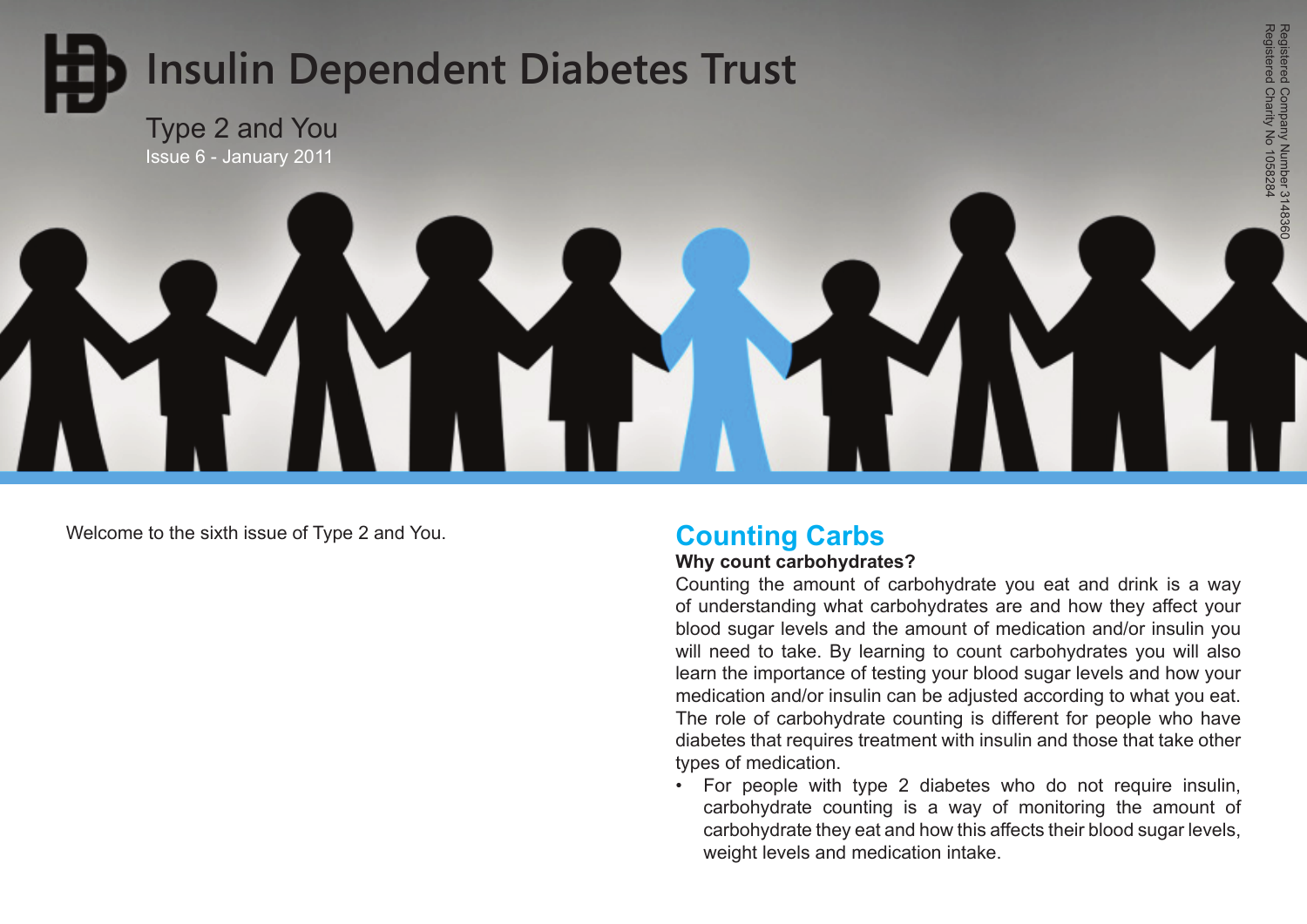• For people with type 2 diabetes that use insulin, carbohydrate counting is a way of matching their insulin dose with what they eat. In both cases it can lead to a greater freedom in lifestyle and better general health but at first requires patience and hard work, along with testing your blood sugar regularly to see the effects different type of food have on your blood glucose levels. That said, IDDT is aware that people with Type 2 diabetes may be refused blood glucose testing strips but the above are the reasons why IDDT believes that everyone with Type 2 diabetes, who wants to manage their diabetes in this way, should be able to obtain blood glucose test strips from their GP.

#### **Different types of carbohydrates.**

Before you start counting carbohydrates it is important that you understand something about the different types of carbohydrates there are in the food we eat and the way they affect our bodies. It is also important to know a little about the role of fibre. All carbohydrates are broken down into glucose, the type of sugar that the body needs for energy. However they can be roughly broken down into two groups.

- • Simple carbohydrates are quickly absorbed by the body and can give you a quick sugar "hit" or "spike", and can be found, for example, in desserts and sweets.
- Complex carbohydrates take longer to be absorbed and result in more gently raised blood sugar levels, over a longer period of time, and can be found in foods like bread, potatoes, pasta and rice. Because of this they are better for you.
- The amount of fibre that is in the food we eat also affects how quickly the carbohydrates are absorbed, for example whole-grain bread will be absorbed more slowly than white bread and for the same reason is also better for you.

#### **Some examples**

Below is a table of some common foods and the amount of carbohydrate they contain, along with an indicator as to whether they are simple or complex carbohydrates.

| <b>Food/Portion Size</b>           | <b>Grams of</b><br>Carbohydrate | <b>Simple/Complex</b> |
|------------------------------------|---------------------------------|-----------------------|
| White Bread, 1 slice               | 14.8g                           | Complex               |
| Soft White Roll, 60g               | 31g                             | Complex               |
| Baked beans, 200g<br>can           | 30.6 <sub>g</sub>               | Complex               |
| Cornflakes, 30g                    | 25.3g                           | Complex               |
| Porridge, 100g, with<br>milk       | 13.7g                           | Complex               |
| Semi-skimmed milk,<br>250ml        | 11.8g                           | Complex               |
| Tomato Ketchup,<br>1tbs            | 3.7g                            | <b>Contains Both</b>  |
| Cheddar Cheese,<br>25g             | 0 <sub>g</sub>                  | <b>None</b>           |
| Orange Juice,<br>unsweetened 250ml | 22g                             | Simple                |
| Lucozade, 330ml                    | 59.1g                           | Simple                |
| Eggs, 1 medium                     | 0.6g                            | Complex               |
| Apple, 1 medium                    | 21g                             | <b>Contains Both</b>  |
| Strawberry Jam, 1tsp               | 3.2g                            | Simple                |
| Cumberland<br>Sausages, 2          | 3.6 <sub>g</sub>                | Complex               |
| Pasta, 100g cooked                 | 20g                             | Complex               |
| Mashed Potato, 90g                 | 13.9                            | Complex               |
| Fruit Yoghurt, 125g<br>pot         | 22.1g                           | <b>Contains Both</b>  |
| Digestive Biscuits,<br>each        | 10 <sub>g</sub>                 | <b>Contains Both</b>  |
| Chocolate Cake, 75g<br>slice       | 42.3g                           | <b>Contains Both</b>  |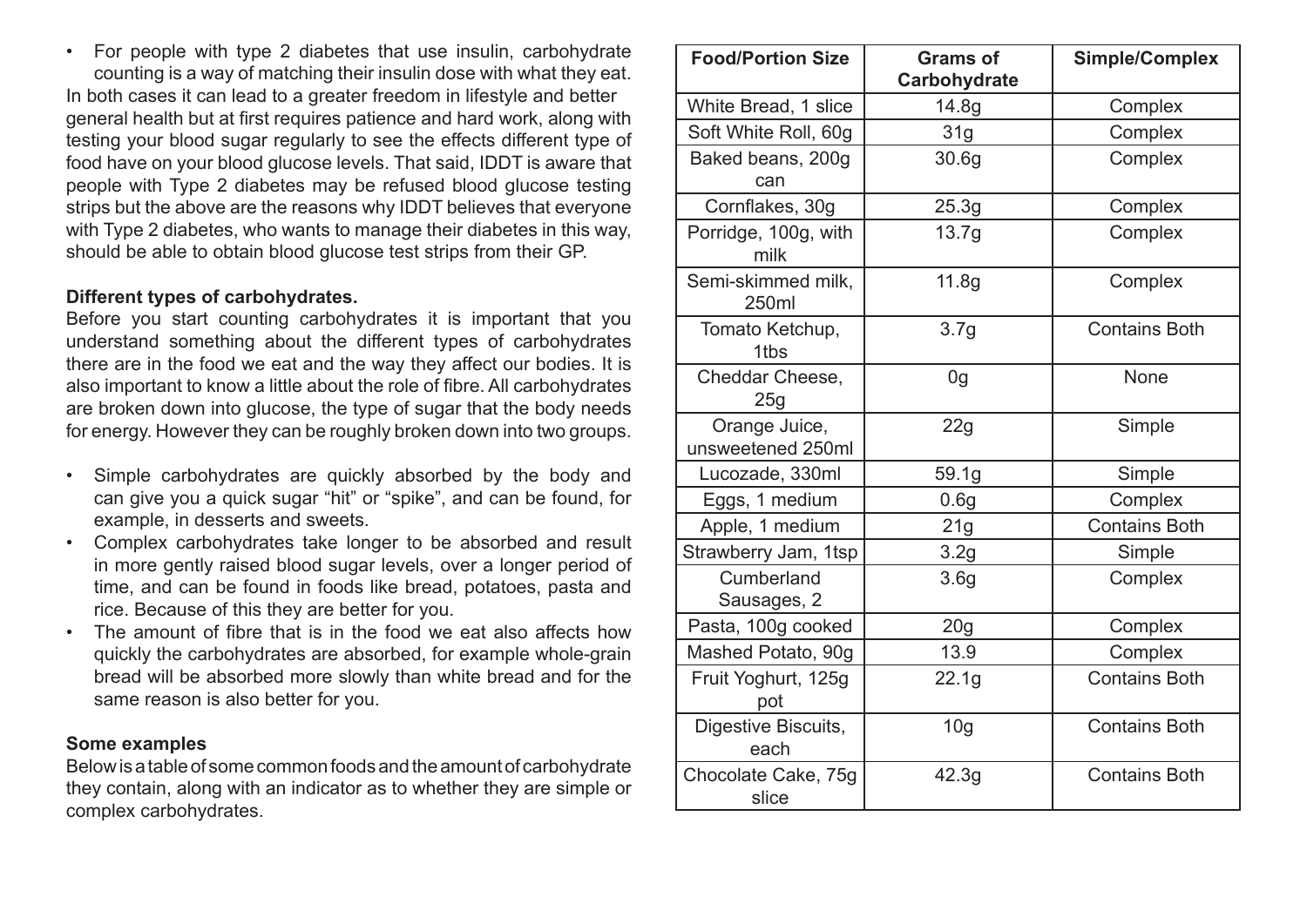### **A few tips from other Carb Counters**

- • Check the nutrition labels on food packets to find out the carbohydrate content.
- Start keeping a list of the carbohydrate content of foods you eat regularly.
- You may need to start by weighing foods a couple of times but very quickly you will learn to estimate by eye.
- • Test your blood sugar levels regularly to learn the effects that different foods have on your blood sugar levels.
- Remember that your diet is not all about carbohydrates and you need to look at the amount of fat in your diet. You should try to reduce the amount of fat you eat, particularly if you are trying to lose weight.

If you are interested in finding out more, IDDT produces a free information leaflet "Carbohydrates" and can supply a "Collins Gem Carb Counter" book at a subsidised price of £2.99 (normally £3.99) If you would like either or both of these then contact us using the details at the end of this newsletter.

**A NICE word about DESMOND**

...........................................

The National Institute for Health and Clinical Excellence (NICE) is an independent organization responsible for providing national guidance on promoting good health and preventing and treating ill health. NICE makes recommendations to the NHS on:

- new and existing medicines, treatments and procedures.
- treating and caring for people with specific diseases and conditions, such as Type 2 diabetes.

NICE makes recommendations to the NHS, local authorities and other organisations in the public, private, voluntary and community sectors on:

how to improve people's health and prevent illness and disease.

NICE works with experts from the NHS, local authorities and others in the public, private, voluntary and community sectors - as well as patients and carers. It makes independent decisions in an open, transparent way, based on the best available evidence and including input from experts and interested parties, including patients.

As such, all healthcare professionals are expected to take it fully into account when they make decisions about your health care. For people with diabetes, this means that the guidelines are a good guide to the type, level and quality of care you should expect from your doctors and nurses. The guideline that relates to the management of type 2 diabetes is called CG87. If you have the internet it can be downloaded in full at:

http://www.nice.org.uk/nicemedia/pdf/CG87NICEGuideline.pdf

Or if you prefer, you can order it by telephone: 0845 003 7783

The guidance notes cover many aspects of living with type 2 diabetes including education about the condition and lifestyle, different types of treatment and the management of the complications of diabetes.

IDDT tries to support people with managing as many aspects of the condition as possible and is a firm believer that people have a right to a structured programme of education about diabetes when they are first diagnosed. From the telephone calls IDDT receives all too frequently it has become aware that this type of education and information provision is sadly lacking.

If you feel that you have not been offered enough information about how to manage your condition, whether it is by diet only, diet and tablets or by taking insulin then the NICE guidelines are a good place to start to learn what your healthcare team should be considering when they are supporting you with managing your diabetes. For example, simply pointing out that NICE recommends that patients should be given professional dietary advice and the opportunity to attend a specialist education course may be enough to persuade them to give you what you need.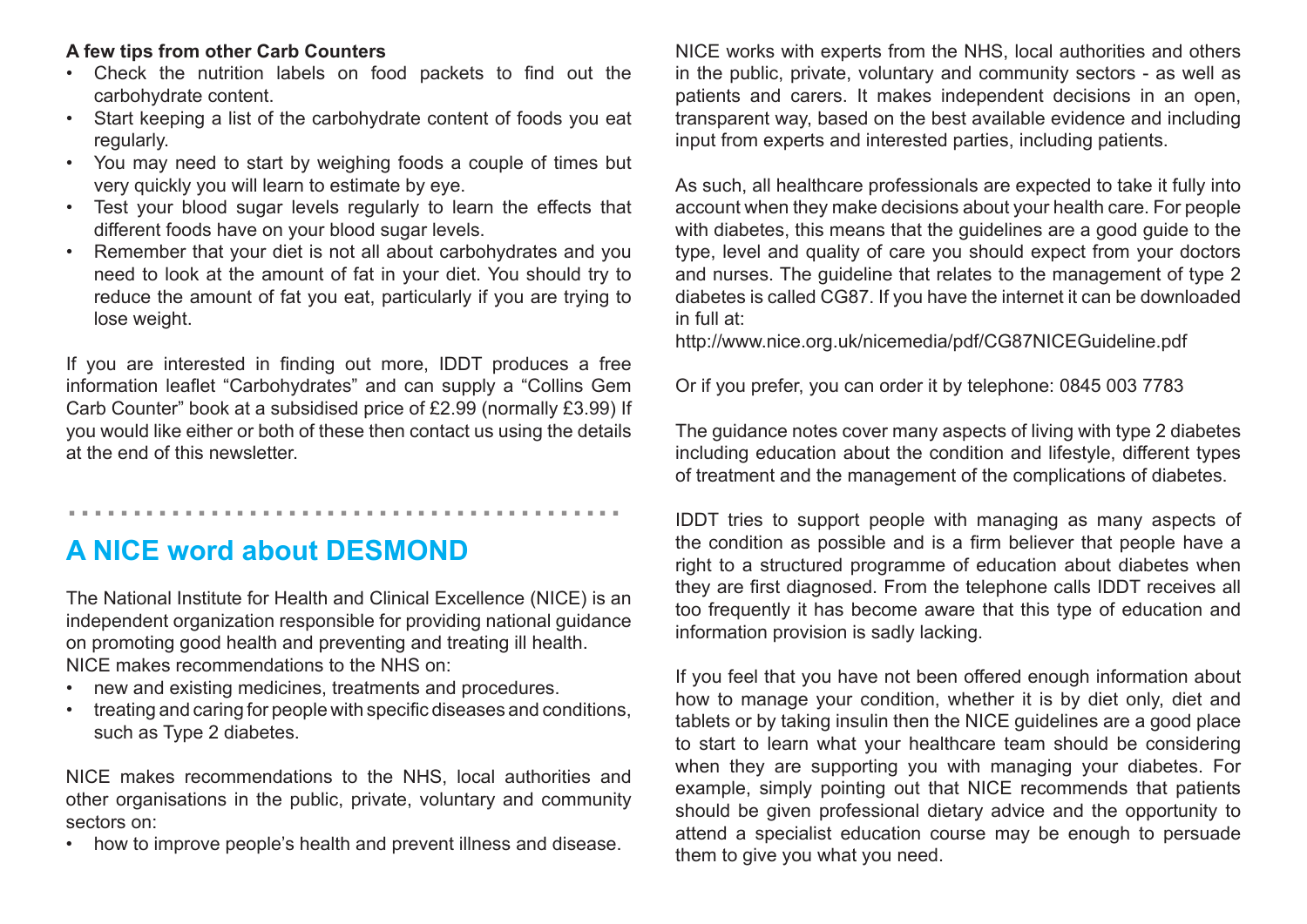### **Education Courses**

There are several different educational courses designed for people with type 2 to learn about the management of their condition. One of the most commonly known of these is the Diabetes Education and Self Management for Ongoing and Newly Diagnosed (DESMOND).

Desmond is a group of several learning courses, designed to help the person with diabetes become the expert in their care. They offer practical advice about managing diabetes as well as the opportunity to meet other people with the condition. If you think that you may benefit from attending a DESMOND course then you can either ask your GP to refer you or if you prefer you can self refer. To self refer or to find out details of courses running near you then the website below will be of help:

http://www.desmond-project.org.uk/programmes-271.html

Or the DESMOND National Office can be contacted by telephone on: 0116 258 5881.

...........................................

## **More Drug Concerns!**

In the last issue of Type 2 and You we reported on the withdrawal of Avandia (rosiglitazone), amid concerns about the safety of the drug. At the time, we also wrote about the possibility that those people taking Avandia, would be given Actos (pioglitazone) as an alternative but that there were concerns about the safety of this drug as well.

These concerns are justified, as all drugs in this family can cause fluid retention and, in turn, heart failure. As such Actos, along with all other drugs in this family, should not be given anyone with a history of or at any stage of heart failure.

Now, in addition, to this there may be another problem with Actos.

In the USA, the Federal Drug Agency (FDA) has announced that it is carrying out an ongoing review of the information about the drug. This is following the findings of a ten year study to investigate whether Actos is associated with an increased risk of bladder cancer. Although no direct link was found the study did show an increased risk of bladder cancer in those people who had been taking the drug the longest, as well as those who had been taking the highest dose over the time.

As always, the advice is that if you are worried, do not stop taking your medication but to go and discuss your medication with your doctor.